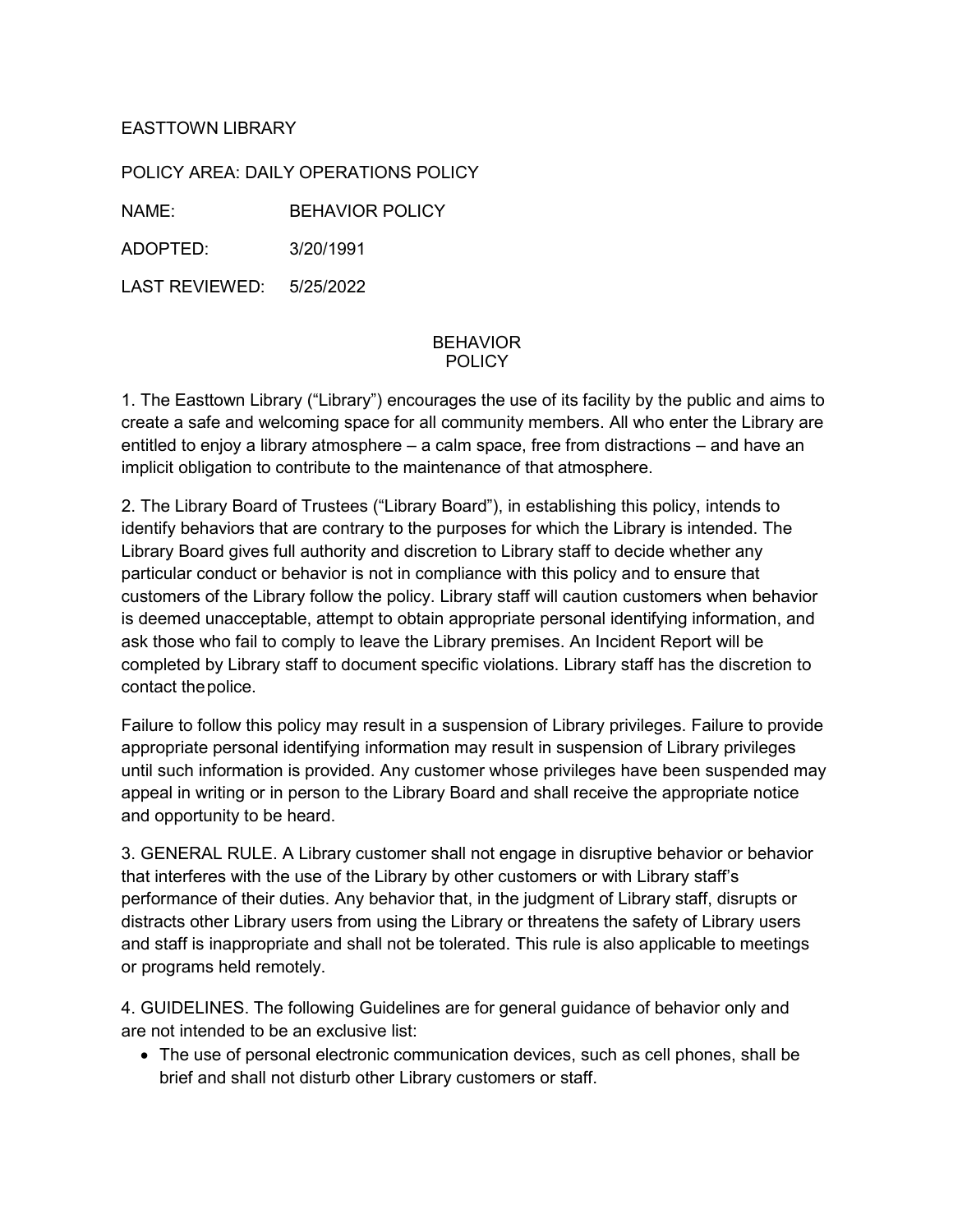- Audio equipment and the audio capabilities of computers shall not be used in the Library unless earphones are utilized in a manner that does not disturb other Library customers orstaff.
- Children under eleven years of age must be under the direct supervision of a responsible caregiver (at least 16 years of age) at all times while on Library premises pursuant to the Library's Policy on Unattended Children.
- Library customers are responsible for their own personal belongings. The Library is not responsible for the personal belongings of Library customers.
- Food and covered beverages may be consumed in the Library if handled neatly. Containers should be disposed of properly. Customers should alert Library staff to any spills.
- A shirt and shoes must be worn everywhere on the Library premises.

5. INAPPROPRIATE BEHAVIORS, shall include, but are not limited to, the following conduct or behaviors:

- Engaging in any activity which violates Federal, State, local or other applicable law.
- Threatening behavior, including, but not limited to, violence, threats of violence, and possession of weapons.
- Consuming alcoholic beverages. Exceptions may be granted by the Library Director in connection with appropriate circumstances, such as programs and events.
- Possessing, using or selling unlawful controlled substances. Violations will be reported to the police.
- Theft of Library materials is prohibited and a violation of state law, and punishable by a fine and/or other penalty according to 18 PA CS 3929.1.
- The use of tobacco products and vaping.
- Blocking or interfering with access to doors, passageways, corridors, handicap accessible areas or devices and driveways inside and outside of the Library.
- Pets and other animals may not be brought inside the Library, with exceptions for service animals and animals used during Library programs.
- Patrons may not use CCLS provided computer workstations or wireless connections for unlawful purposes or to view prohibited content. Viewing materials that contain or display sexually explicit images or obscenity as defined by 18 Pa. C.S. section 5903. The viewing of child pornography is a criminal act and the police will be called. Please refer to the Internet Acceptable Use Policy posted on the Library web site for customer guidelines and responsibilities.